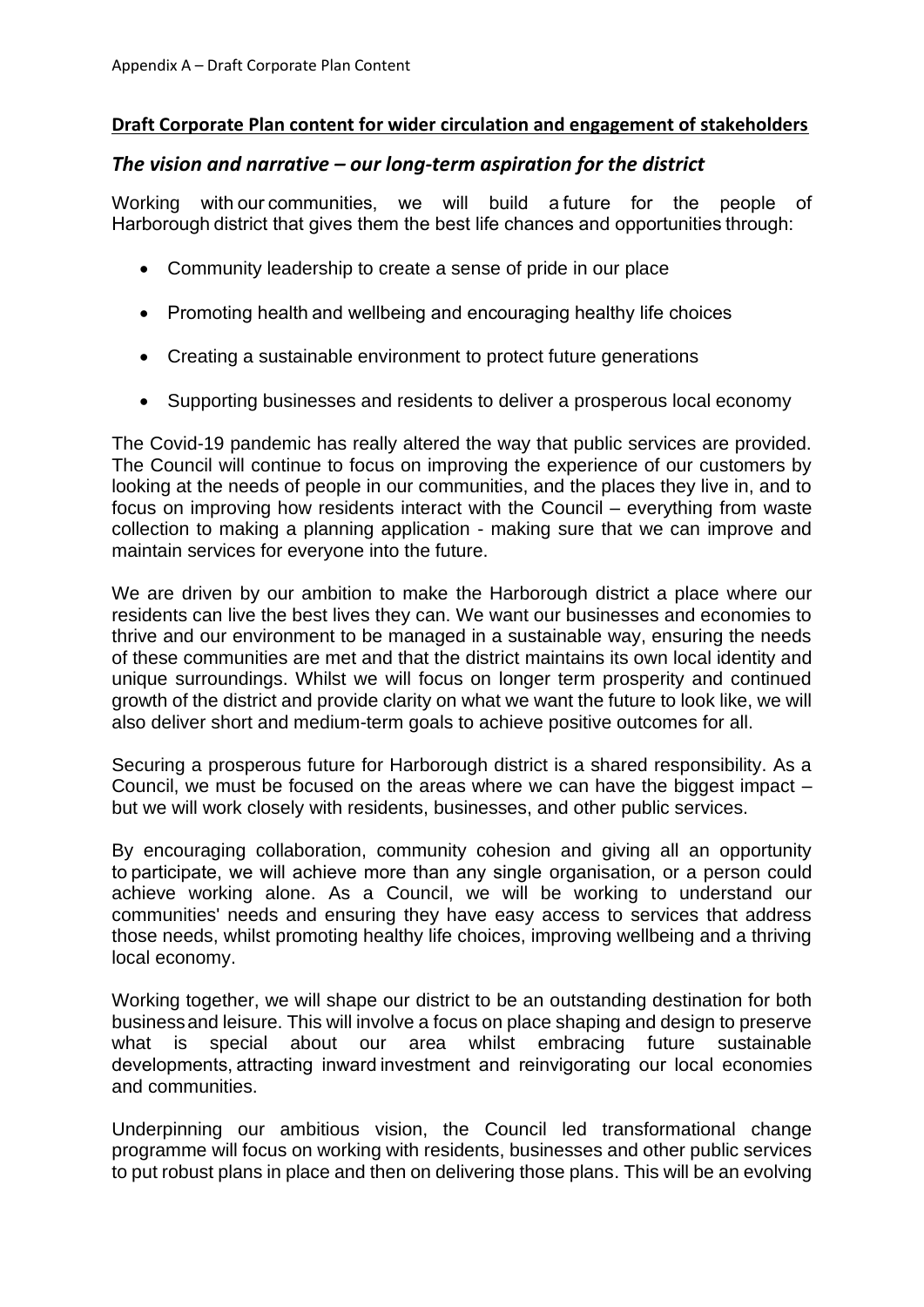process which will take time to implement and for the benefits to be fully realised - so, we must all be committed to playing our part.

Within the Council, continuous improvement, financial sustainability, value for money, and a relentless focus on resident and business needs will be the new normal. Our services will need to respond more quickly to changes in need and we will work to ensure that we empower residents and businesses to help themselves where possible. The Council will lead and advocate for change and collaborate with others to meet local needs where required. Where it is needed, it will move quickly and respond effectively.

To inform this change, we will look to use best practice and modern local government models from across the country and as our communities and local businesses grow and develop, the council will adapt and change to meet the future demands and expectations of our residents.

Our shared vision will be our guide as we embark on this journey together.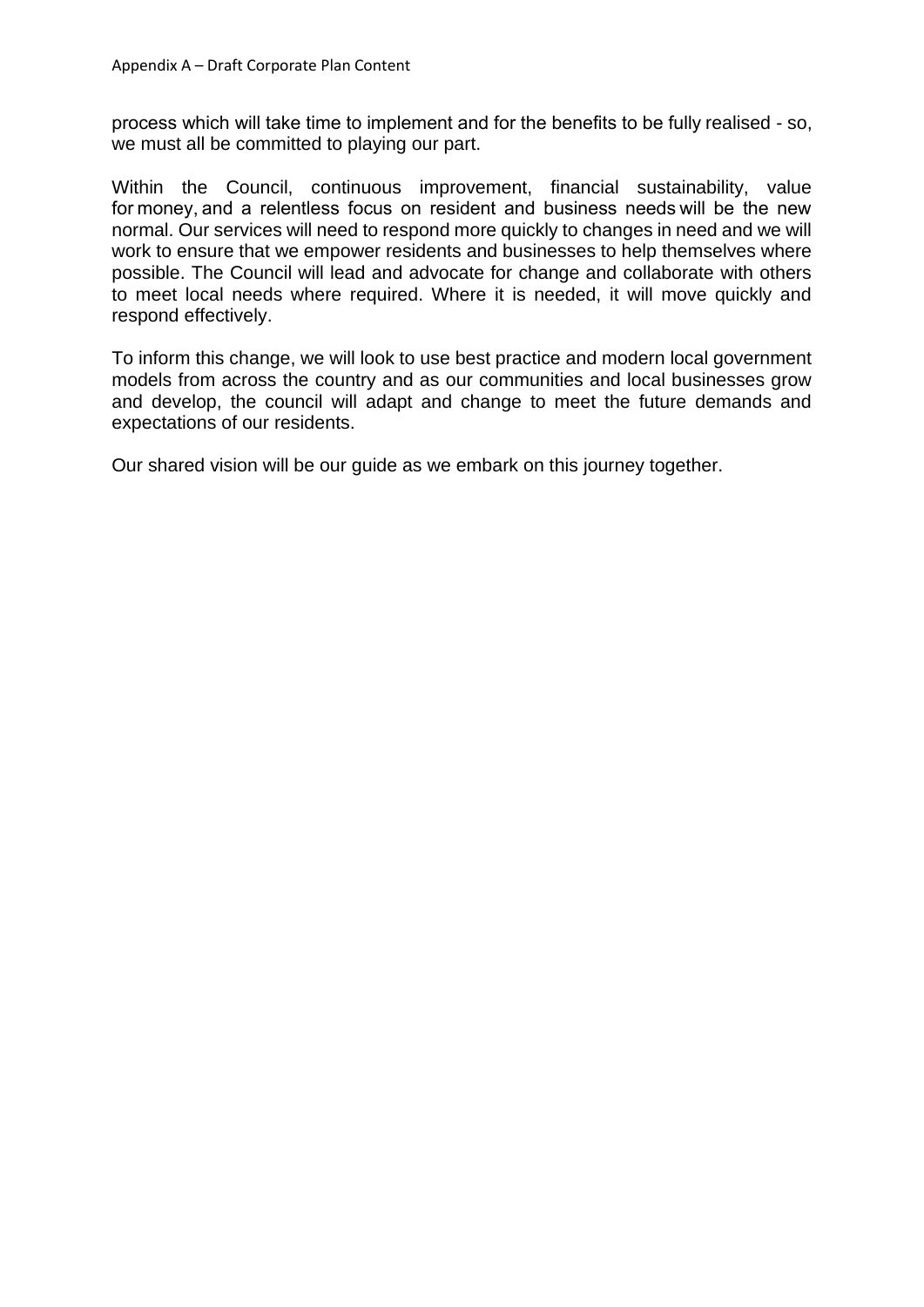# *The critical outcomes – what we want to achieve over the long term*

## **Place and community**

- There will be an adequate supply of housing to meet local needs across all tenures and price ranges, and reducing the potential for homelessness
- Our local plan will ensure growth in the area is balanced with employment opportunities and transport and infrastructure needs are met
- The rural nature of the district will be recognised, and our heritage and cultural assets are preserved
- Our local communities and voluntary sector are more engaged and actively managing their own localities and shaping their own places
- The district will be shaped through good design, that addresses local needs and promotes healthier life choices

# **Healthy Lives**

- Our residents will be able to live more independent lives, with the right support and guidance in place to allow this
- The aging local population will have access to services that help them to live well for longer
- Activity will be increased, through the use of active travel routes and the provision of a varied leisure offer throughout the district
- The district will have improved public safety and confidence, through the use of community safety initiatives and tackling crime together with our partners
- Physical and mental health needs will be addressed to prevent crisis and support those that are the most vulnerable in our communities, including those that face loneliness, food and fuel poverty and those that need support to remain in their own homes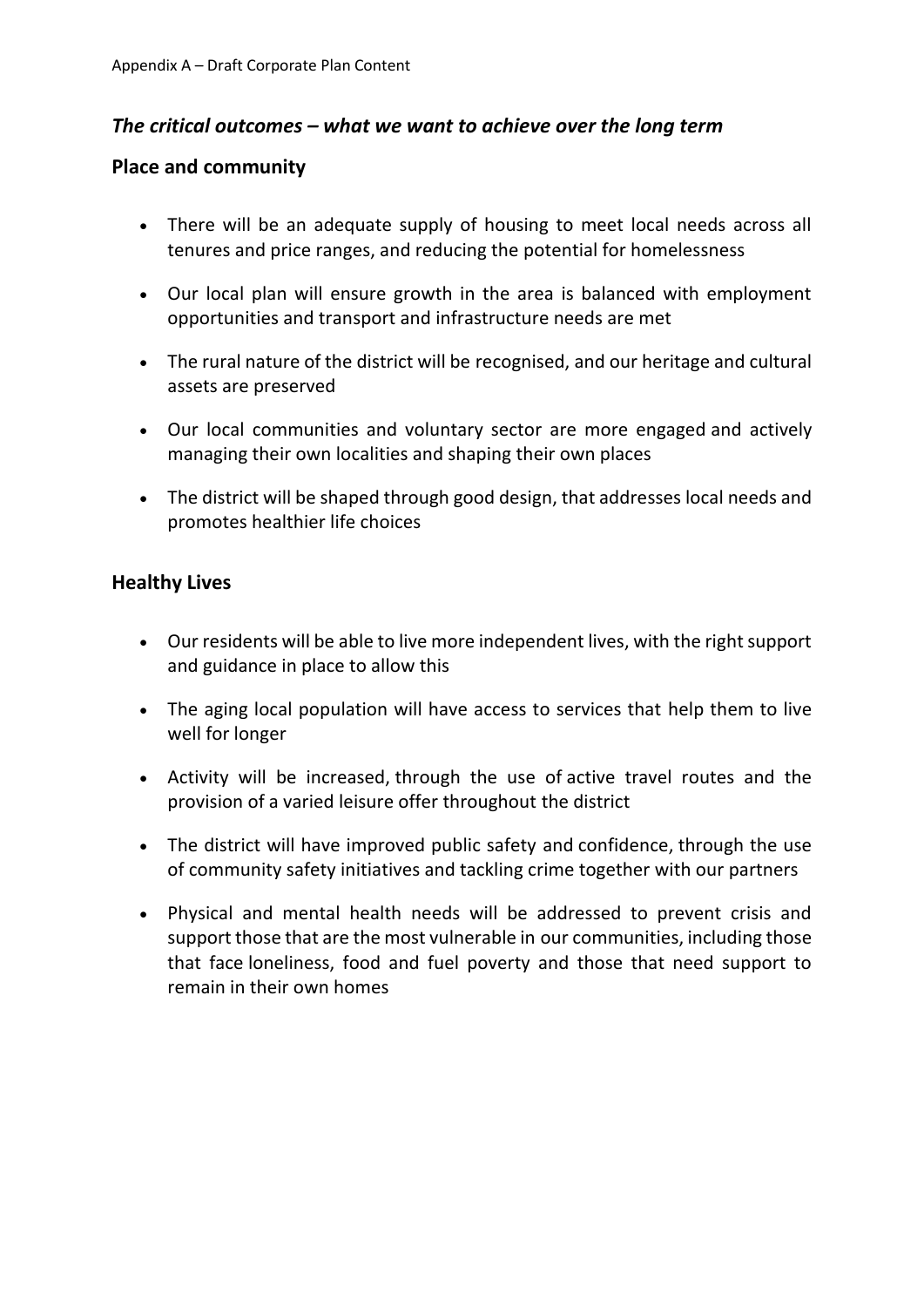## **Economy**

- Local employment average salary levels are sufficient to allow residents to live and work locally, retaining our skilled workforce for the benefit of our local economy
- Skills and education opportunities for the young are promoted to allow them increased access to employment opportunities
- Enterprise and innovation is supported, helping businesses to adapt and survive and to sustain our local economies
- Inward investment is targeted to increase local opportunities and regeneration of our town centers and growth in business communities
- Tourism is increased through the showcasing of our local culture and heritage
- Growth in SMEs and business start-ups is stimulated through guidance and support, in partnership with our local partners
- Working with partners a wide range of local employment opportunities are generated for the future growth and prosperity of the area

#### **Environment and sustainability**

- Our natural environment will be protected and enhanced, with improved access to green open spaces and increased biodiversity
- In line with our climate action plan, our carbon footprint will be reduced, ensuring a sustainable future
- Environmental crime will be reduced, and enforcement will continue to be used to achieve this
- Green practices, such as energy provision and recycling , will be positively encouraged and usage increased across the district to help meet our net zero targets
- We will have robust plans in place to ensure the long-term sustainability of the council, maximising the use of our resources and assets to create community benefits
- The environmental impacts of growth are mitigated as far as practically possible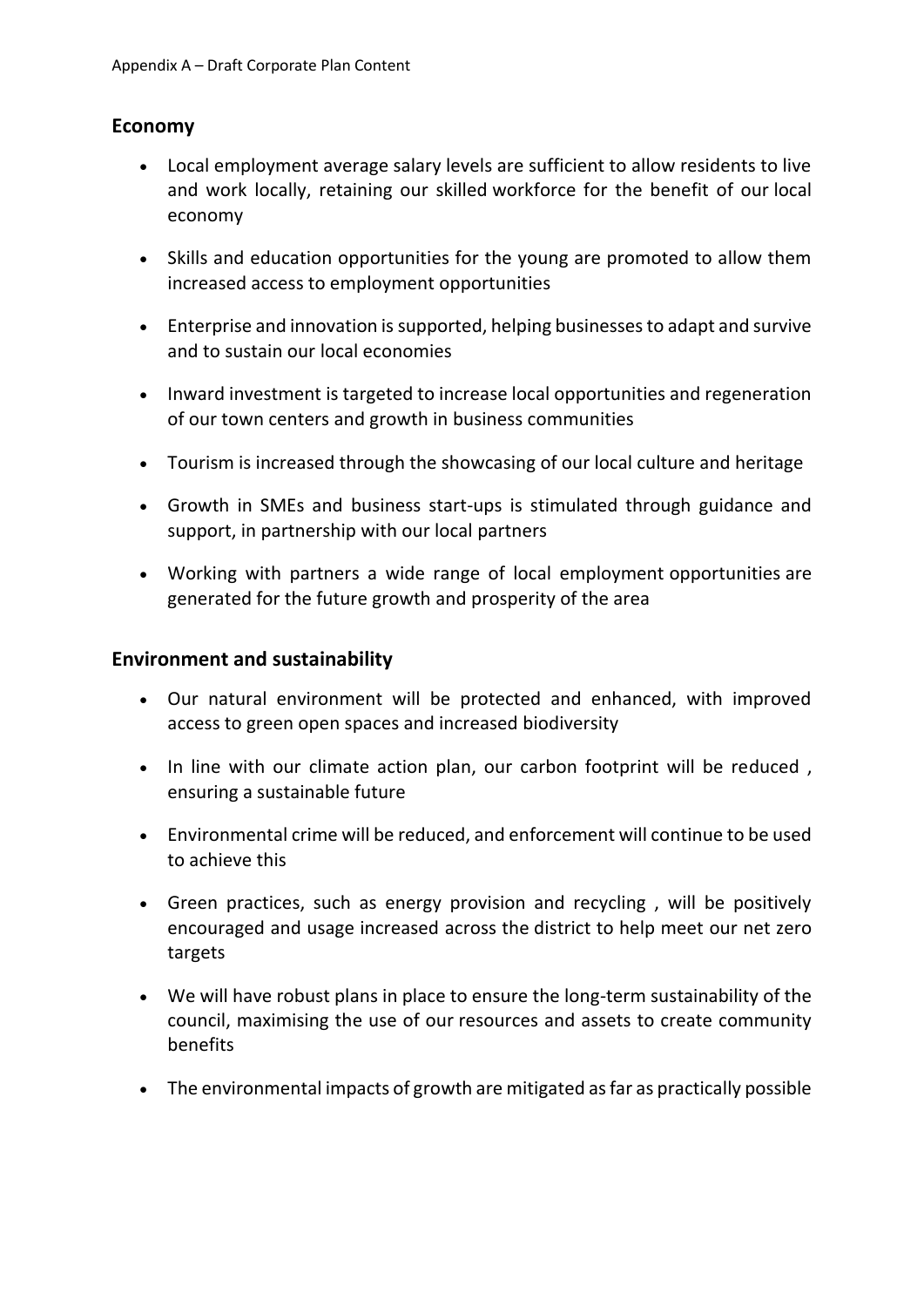# *The key activities – how we are going to achieve our outcomes*

## **Place and community**

- Improve and enhance the future delivery of Customer Services
- Increase the digitalisation of services
- To ensure effective Strategic Communications across the District to keep residents informed of Council Services and Key Activities
- Delivery of a self-sustaining CCTV service for external organisations that supports community safety
- Investment in community facilities through the s106 process
- To prevent crime, tackle antisocial behaviour and support vulnerable victims
- Review and implement any emerging issues that come from government white papers, such as those on planning, levelling up and devolution and environment
- Implementation and monitoring of the adopted Harborough Local Plan (2011-2031)
- Planning decisions and planning enforcement are maintained in line with the adopted Harborough Local Plan (2011-2031).
- Continue the preparation of the next Local Plan, ensuring that design codes are developed to shape the district in line with our place shaping ambitions
- Planning Obligations policy preparation and ongoing monitoring
- Continue the Programme of review of the Council's Conservation areas and preparation of the Local List of Heritage Assets.
- Support the preparation of Neighbourhood Plans.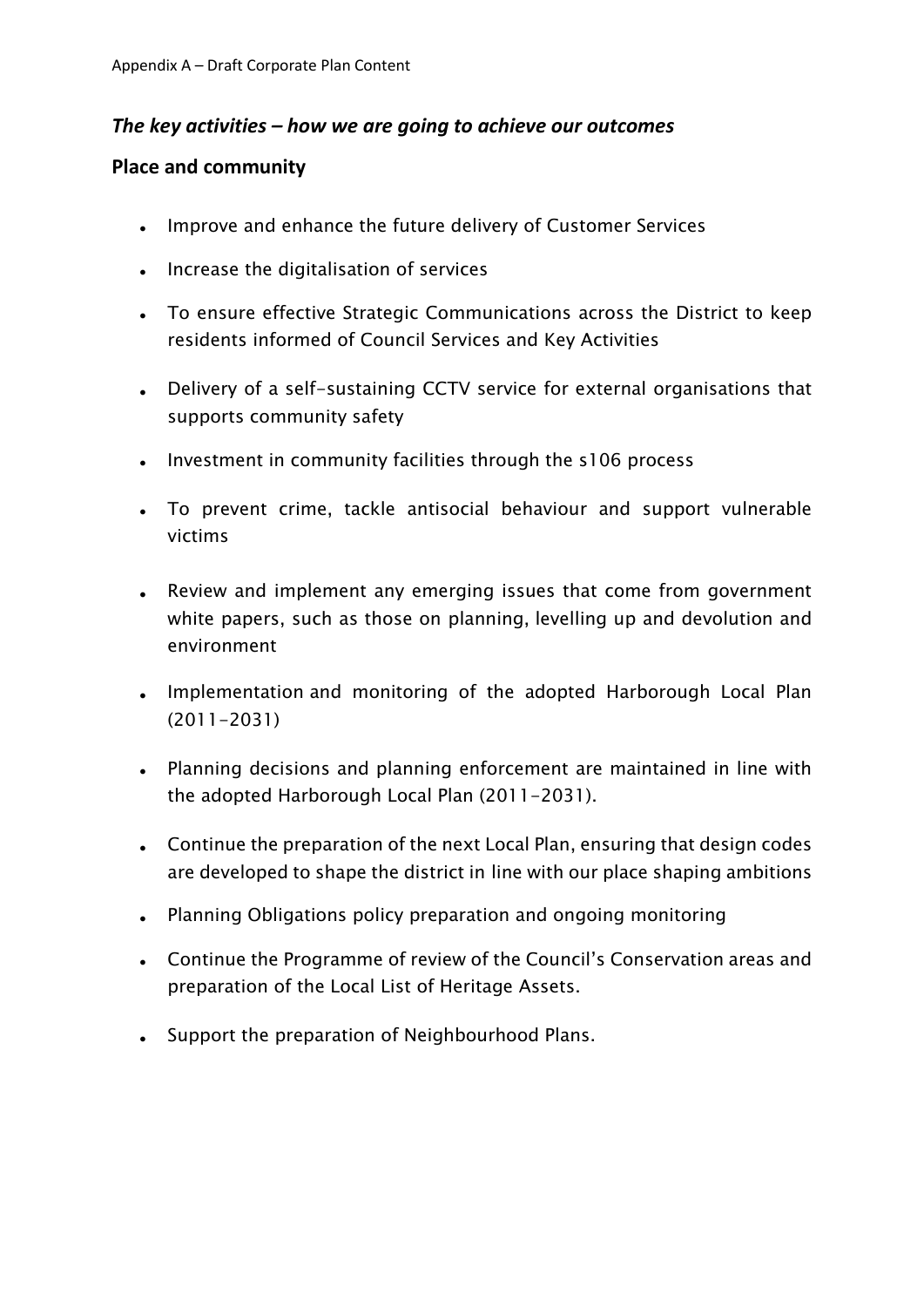## **Healthy Lives**

- Provide support for the most vulnerable in our communities, ensuring that they have suitable accommodation to safeguard them from harm and we provide high quality help and advice on housing options
- Agree and implement the Young Persons Strategy
- Implement the Health & Wellbeing Strategy that will empower people to take action to improve health and wellbeing for themselves and others through providing effective, timely and appropriate support where it is needed.
- Review the current leisure services provisions and service delivery options for the future, including preparations for any new contractual arrangements
- Implement measures to improve the living accommodation within the district
- Delivery of the agreed objectives and recommendations of the Armed Forces Covenant.
- Provision of a sustainable 24-hour Lifeline Service.

### **Economy**

- Ensure that Harborough District's towns, villages and rural areas remain attractive and vibrant places to live, work, invest and visit.
- Ensure that we support new and existing businesses within Harborough District to be as successful as they can be.
- Ensure that Harborough District residents, (particularly young people), are able to gain access to the education, training and skills they require to obtain high quality employment and careers to help them meet their potential and live a fulfilling life.
- Review and revise the Economic Development strategy to ensure it is fit for purpose in the current climate